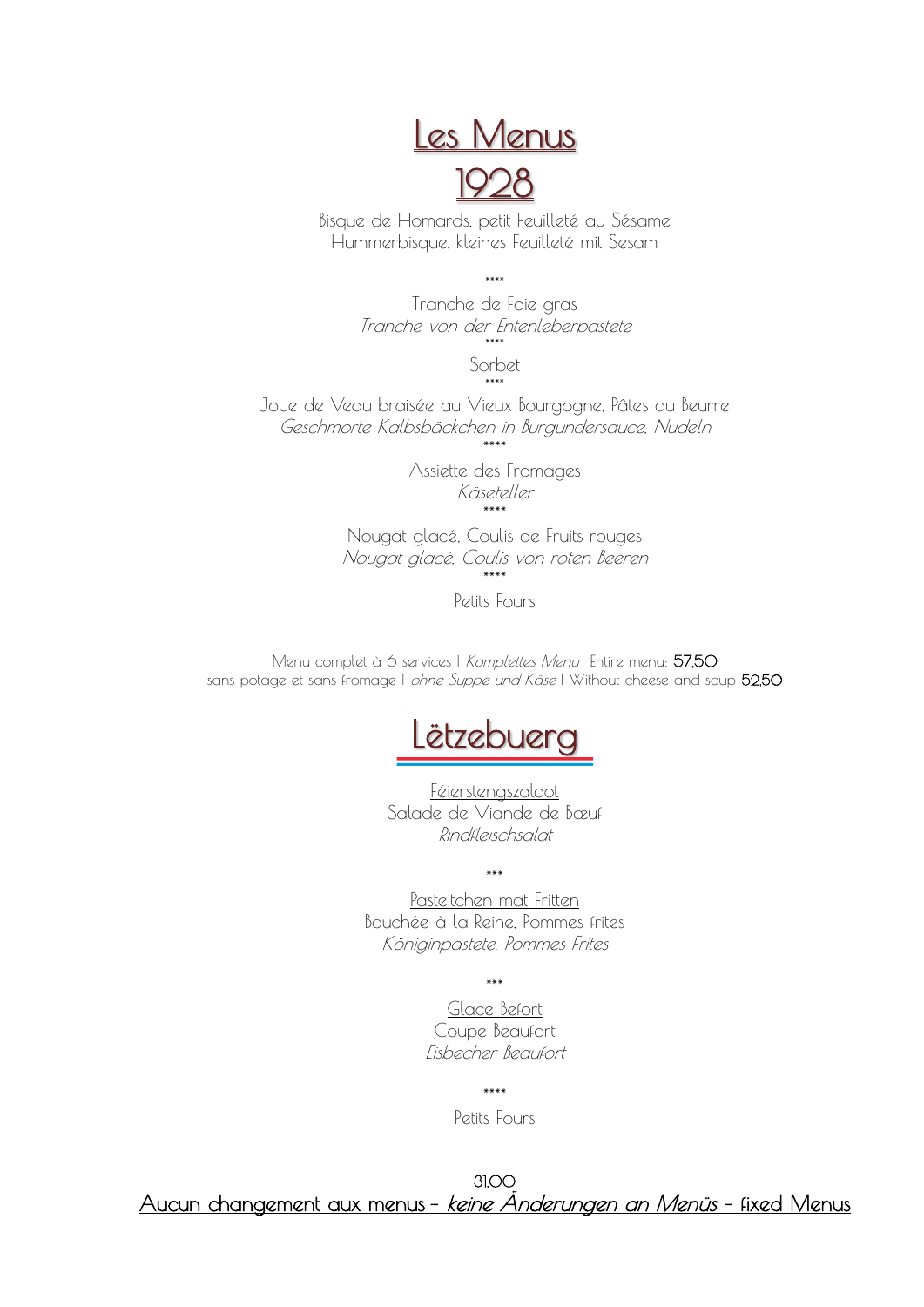Meyer's

### **Entrée –** *Vorspeise* **- Starters**

| Potage du Jour<br>Tagessuppe<br>Soup of the day                                                                                                       | $8,50 \in$  |
|-------------------------------------------------------------------------------------------------------------------------------------------------------|-------------|
| Bisque de Homards, petit Feuilleté au Sésame<br>Hummerbisque, kleines Feuilleté mit Sesam<br>Lobster bisque with sesame puff pastry                   | $13,50 \in$ |
| Jambon cru de Ferme au Melon<br>Roher Bauernschinken mit Melone<br>Smoked Ham from the ardennes with melon                                            | 17,00 €     |
| Cocktail de Queues d'Ecrevisses et Agrumes<br>Cocktail von Krebsschwänzen und Zitrusfrüchte<br>Crayfish cocktail with citrus fruits                   | 19,00 €     |
| Saumon frais fumé à la Crème de Raifort, Blini<br>Geräucherter Lachs mit Sahnemeerrettich und Blini<br>Smoked salmon with horseradish cream and blini | 21,00€      |
| Tranche de Foie gras Maison, Chutney<br>Tranche von der hausgemachten Entenleberpastete, Chutney<br>Homemade Foie gras with chutney                   | 24,50€      |
|                                                                                                                                                       |             |

En cas d´allergie ou d´intolérance alimentaire veuillez-vous adresser à notre personnel.

*Im Falle einer Allergie oder Speisenintoleranz wenden Sie sich bitte an unser Service Personal.*

In case of any food allergy or intolerance please contact our staff.

Une facture par table. *Eine Rechung pro Tisch* One bill per table.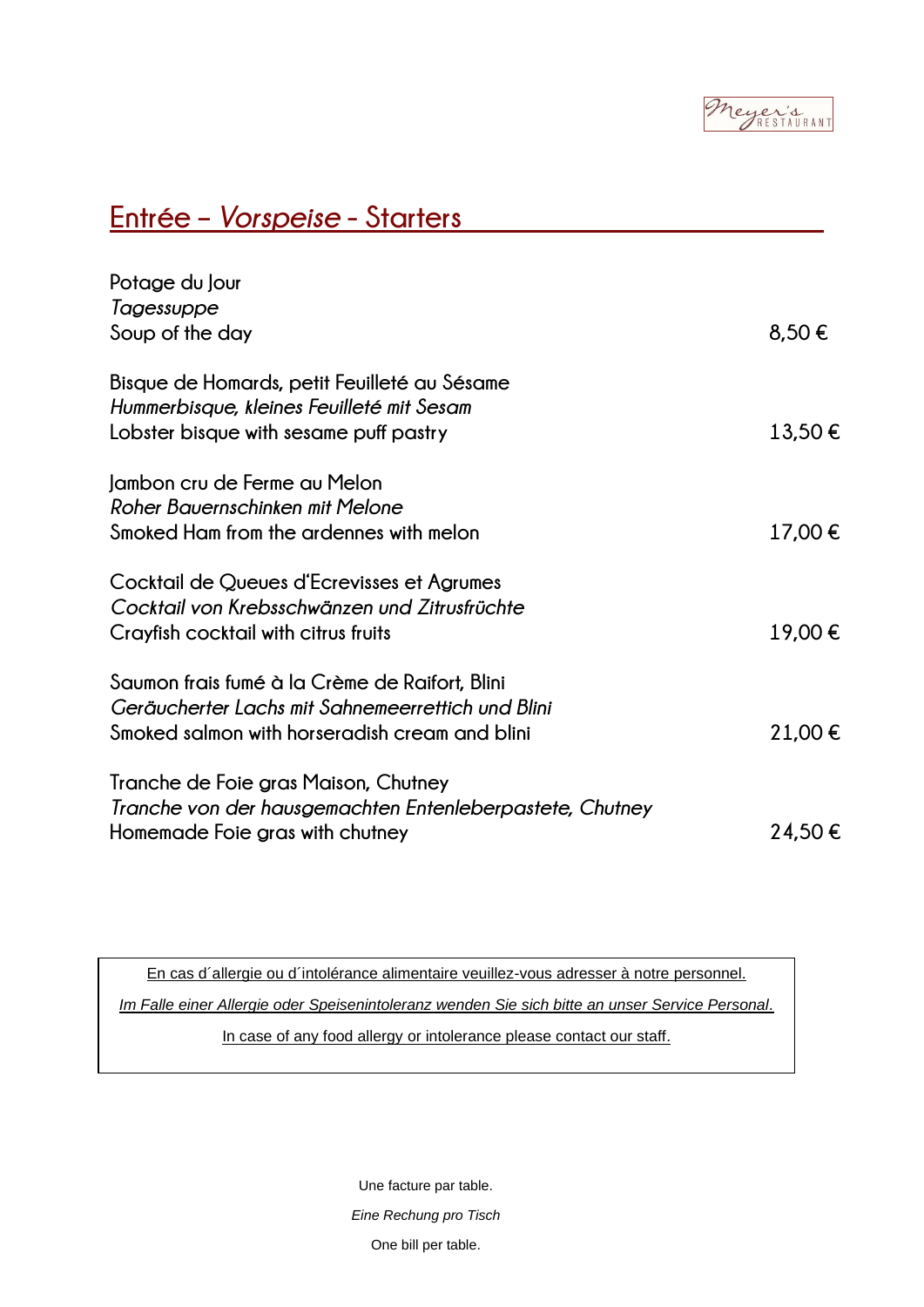## **Viande –** *Fleisch* **- Meat**

| "Mac Meyer" Burger (200 g, 100% Beef) au Roude Bouf, Pommes frites, Salade<br>"Mac Meyer" Burger (200 g, 100% Beef) mit Roude Bouf, Pommes Frites, Salat<br>Mac Meyer Burger (200 <sub>9</sub> 100% Beef)"Roude Bouf" cheese, french fries, Salad 22,50 $\epsilon$ |         |
|--------------------------------------------------------------------------------------------------------------------------------------------------------------------------------------------------------------------------------------------------------------------|---------|
| Filet Américain, Pommes Frites, Salade<br>Rindertartar, Pommes Frites, Salat<br>Raw beef tartar, with French fries and salad                                                                                                                                       | 25,00 € |
| Escalope de Veau aux Champignons de Saison, Roesti, Salade<br>Schnitzel vom Kalb mit Pilzen der Saison, Roesti, Salat<br>Veal Schnitzel with seasonal mushrooms, roesti, salad                                                                                     | 26,00€  |
| Joue de Veau braisée au Vieux Bourgogne, Pâtes au Beurre<br>Geschmorte Kalbsbäckchen in Burgundersauce, Nudeln<br>Braised veal cheeks with red wine sauce and pasta                                                                                                | 27,50€  |
| Filet de Bœuf au Poivre vert, Roesti, Salade<br>Rinderfilet mit grünem Pfeffer, Roesti, Salat<br>Beef filet with green pepper sauce, roesti, salad                                                                                                                 | 32,00€  |

# **Poisson –** *Fisch* **- Fish**

| Filet de Daurade rôti, Sauce Homardine, Pâtes au Beurre<br>Gebratenenes Dauradenfilet mit Hummersauce, Nudeln<br>Panfried sea bream fillet in lobstersauce and pasta | 25,50€  |
|----------------------------------------------------------------------------------------------------------------------------------------------------------------------|---------|
| Sole Meunière, Pommes nature<br>Gebratene Seezunge, Salzkartoffeln<br>Pan fried sole with boiled potatoes                                                            | 40.50 € |
| Homard entier Belle Vue de notre vivier<br>Ganzer Hummer "Belle Vue" aus unserm Becken<br>Whole lobster "Belle Vue" from the fish tank                               | 53,5    |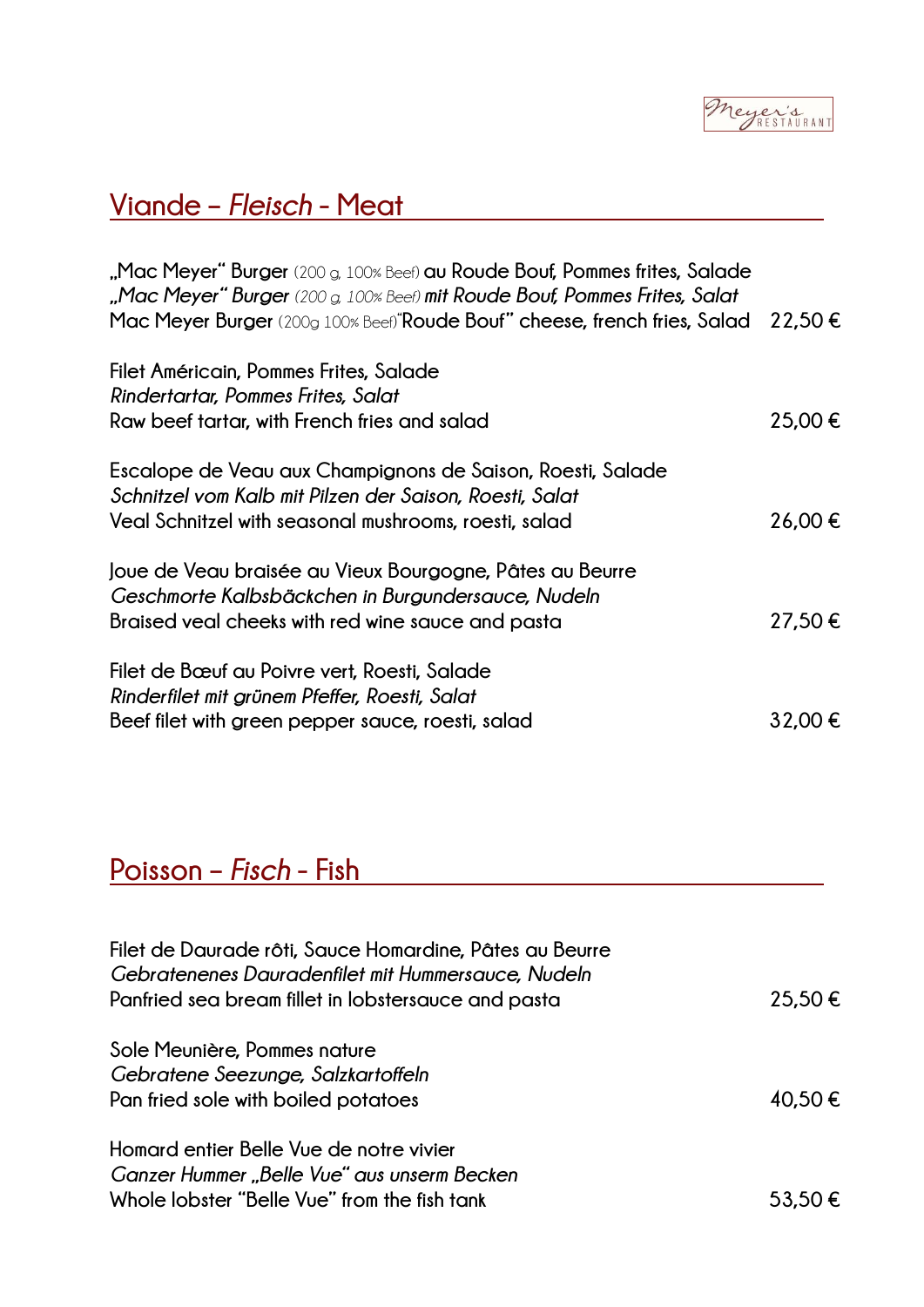

### **Vegan**

**Ravioles aux Légumes et Herbes, Sauce Verte et Tomate** *Maultaschen mit Gemüse und Kräutern, Grüne Sauce auf Tomaten*  **Dumpling filled with veggies and herbs in green sauce and tomatoes 19,50 €**

| Salade – Salat - Salad                                                                        |         |             |
|-----------------------------------------------------------------------------------------------|---------|-------------|
|                                                                                               | 1/2     | 1/1         |
| Salade aux Croquettes de Fromage<br>Salat mit Käsekroketten<br>Salad with cheese croquettes   | 14.50 € | $17.00 \in$ |
| Salade aux Scampis à l'Ail<br>Salat mit Scampis an Knoblauch<br>Salad with shrimps and garlic | 17,00 € | 22.50 €     |

**Für Kinder –** *pour les enfants* **– for the kids >12 ans/Jahre/years Boulettes de Viande, Sauce tomate, Pâtes** *Fleischbällchen in Tomatensosse, Nudeln Meatballs with tomato sauce and pasta* **12,50 €**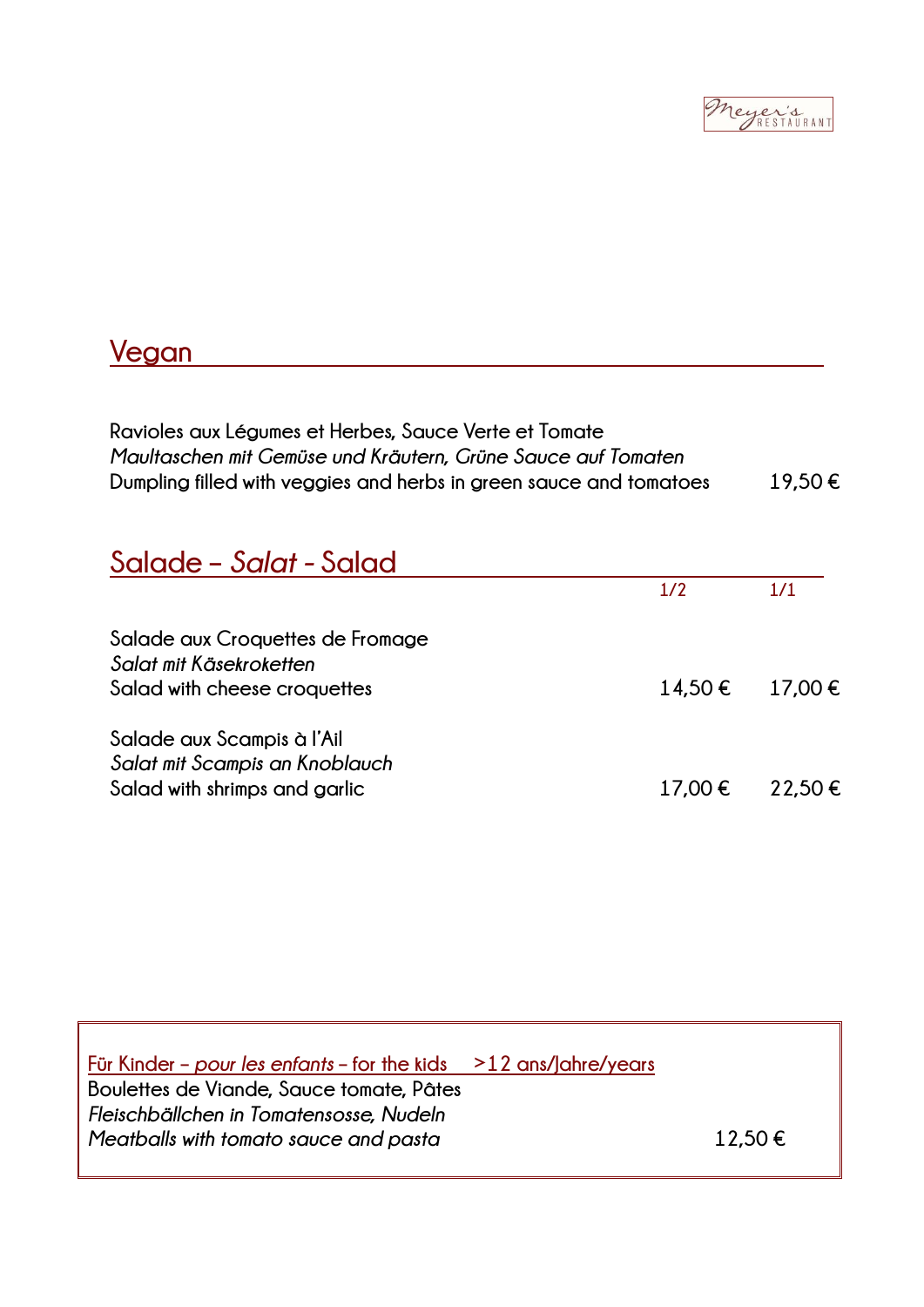Meyer's

| De Lëtzebuerger Eck                                                                  |  |  |
|--------------------------------------------------------------------------------------|--|--|
| Spécialitées luxembourgoises - Luxemburger Spezialitäten - Luxemburgish specialities |  |  |
|                                                                                      |  |  |
|                                                                                      |  |  |
| 18,50€                                                                               |  |  |
|                                                                                      |  |  |
|                                                                                      |  |  |
| 20.50€                                                                               |  |  |
|                                                                                      |  |  |
|                                                                                      |  |  |
| 20.50€                                                                               |  |  |
|                                                                                      |  |  |
|                                                                                      |  |  |